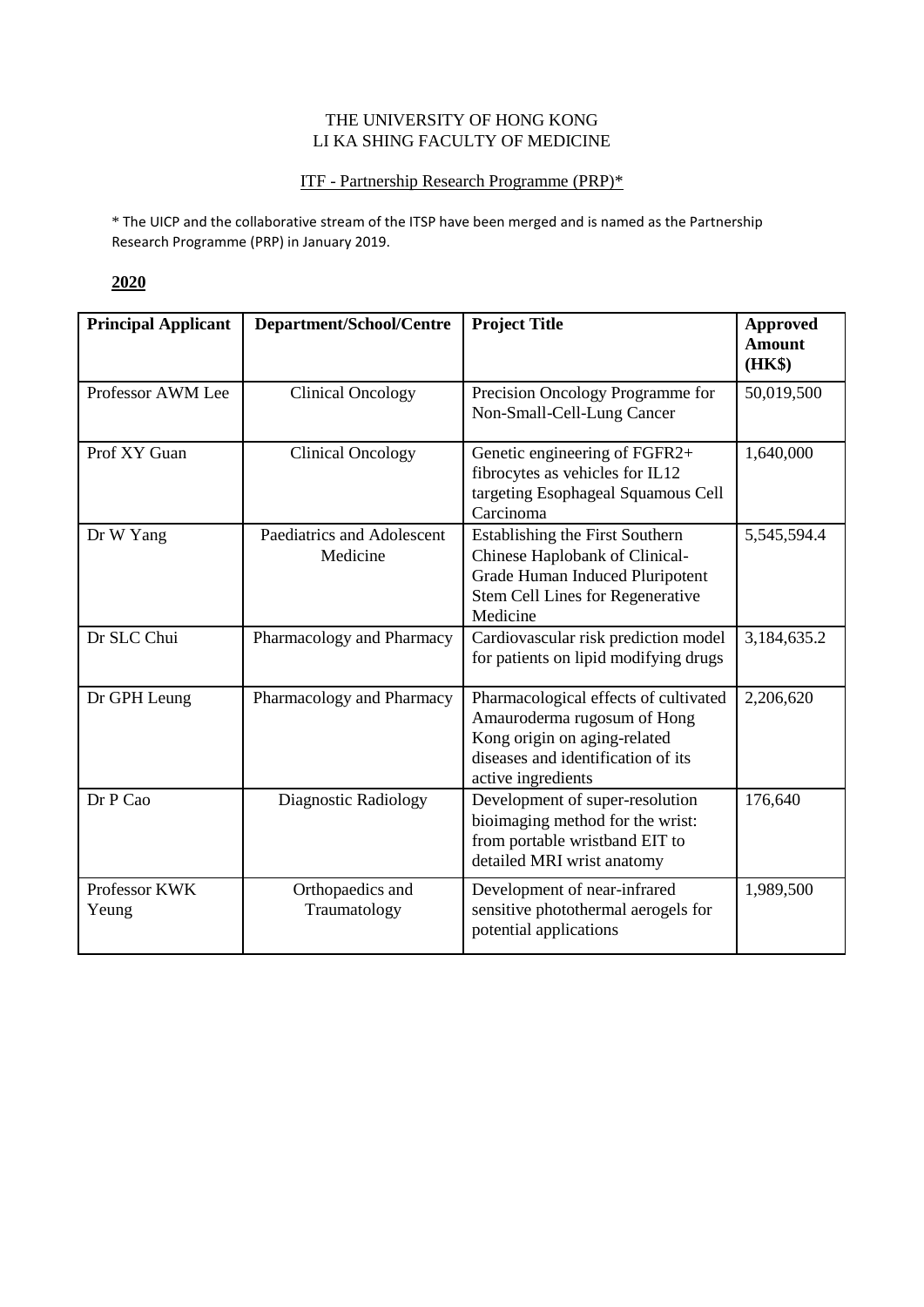## **2019**

| <b>Principal Applicant</b> | Department/School/Centre          | <b>Project Title</b>                                                                                                                                                                                                                                                                                      | Approved<br><b>Amount</b><br>(HK\$) |
|----------------------------|-----------------------------------|-----------------------------------------------------------------------------------------------------------------------------------------------------------------------------------------------------------------------------------------------------------------------------------------------------------|-------------------------------------|
| Dr DW Chan                 | Obstetrics and Gynaecology        | Using Genome-wide DNA<br>Methylome Profiling to Analyze<br>Cisplatin-resistance in Human<br><b>Ovarian Cancers</b>                                                                                                                                                                                        | 3,725,364                           |
| Dr CX Fang                 | Orthopaedics $\&$<br>Traumatology | Development and Initial Validation<br>of a Novel Local Anesthetic Drug<br>Carrying Bone Plate (DCBP) with<br>Diffusion Optimized Micro Fluid<br><b>Channels for Fracture Repair</b><br>Manufactured By Integrated<br><b>Machining Direct Metal Laser</b><br>Sintering (IM-DMLS) 3D Printing<br>Technology | 6,307,246.9                         |

## **2018**

| <b>Principal Applicant</b> | Department/School/Centre | <b>Project Title</b>                                    | <b>Approved</b><br><b>Amount</b><br>(HK\$) |
|----------------------------|--------------------------|---------------------------------------------------------|--------------------------------------------|
| Professor Z Chen           | Microbiology             | A Novel PD1-based Vaccine for<br>HIV/AIDS Immunotherapy | 11,998,825                                 |

| <b>Principal Applicant</b> | Department/School/Centre          | <b>Project Title</b>                                                                                                                                                                          | Approved<br>Amount<br>(HK\$) |
|----------------------------|-----------------------------------|-----------------------------------------------------------------------------------------------------------------------------------------------------------------------------------------------|------------------------------|
| Dr Y Zhang                 | <b>Chinese Medicine</b>           | The Pharmacological Effect and<br>Mechanisms Study on Dendrobium<br>Officinale - Yuye Decoction<br>(DOY) to Improve Diabetic<br>Nephropathy                                                   | 759,151                      |
| Professor PKH Tam          | Dr. Li Dak-Sum Research<br>Centre | <b>Establishment of New Treatment</b><br><b>Strategy for Neurological Diseases</b><br>Using Patient Specific Induced<br>Pluripotent Stem Cells and High-<br>resolution Single Cell Sequencing | 7,599,200                    |
| Professor PKH Tam          | Dr. Li Dak-Sum Research<br>Centre | Advancing Diagnosis and<br>Treatment of Two Liver Diseases,<br>Alagille Syndrome and Biliary<br>Atresia, by Organoid and Single<br><b>Cell Transcriptome Analysis</b>                         | 7,798,615                    |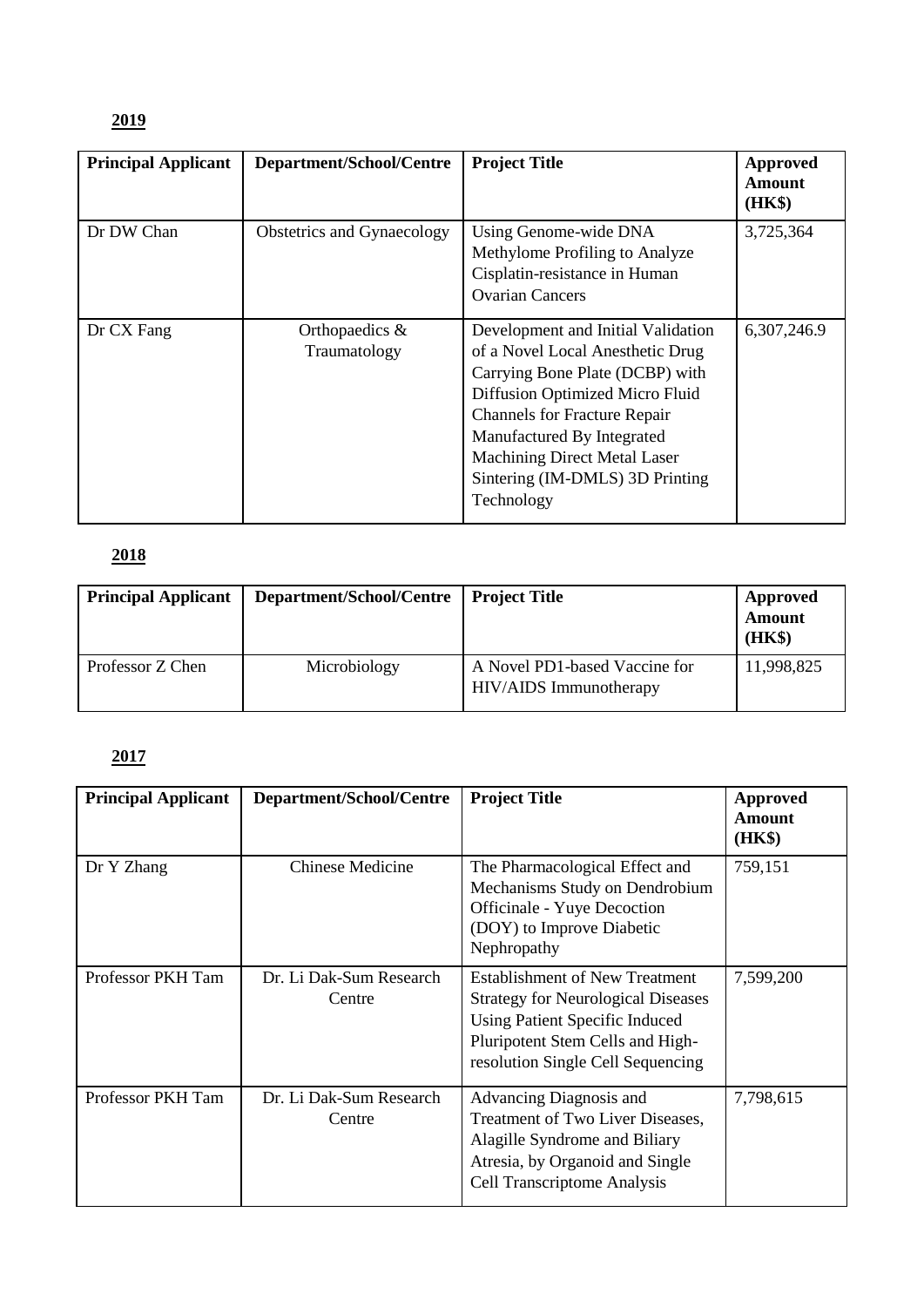## **2016**

| <b>Principal Applicant</b> | Department/School/Centre        | <b>Project Title</b>                                                                                                       | Approved<br>Amount<br>(HK\$) |
|----------------------------|---------------------------------|----------------------------------------------------------------------------------------------------------------------------|------------------------------|
| Professor J Shen           | <b>Chinese Medicine</b>         | Evaluating the neuroprotective<br>effect and safety of An-Gong-Niu-<br>Huang Wan and its ingredients in<br>ischemic stroke | 2,486,121                    |
| Professor GCF Chan         | Paediatrics & Adolescent<br>Med | Automated bioreactors for<br>expanding and monitoring<br>mesenchymal stem cells                                            | 7,648,700                    |

## **2015**

| <b>Principal Applicant</b> | Department/School/Centre | <b>Project Title</b>                                                                                                 | Approved<br>Amount<br>(HK\$) |
|----------------------------|--------------------------|----------------------------------------------------------------------------------------------------------------------|------------------------------|
| Dr J Chen                  | <b>Chinese Medicine</b>  | Development of tea bag YH0618,<br>an herbal dietary supplement<br>against chemotherapy-induced<br>toxicity           | 806,540                      |
| Professor ML Lung          | <b>Clinical Oncology</b> | Regulation and Clinical Implication<br>of PD-L1 Expression in Esophageal<br>Tumor Cells subjected to<br>Chemotherapy | 2,259,600                    |
| Professor A Xu             | Medicine                 | Development of innovative<br>chemiluminescent immunoassays<br>for diabetes and its cardiovascular<br>complications   | 3,475,268                    |
| Dr S Yuan                  | Microbiology             | Development of Anti-influenza<br><b>Agents Targeting Influenza Virus</b><br><b>RNA Polymerase</b>                    | 2,600,000                    |

| <b>Principal Applicant</b> | Department/School/Centre | <b>Project Title</b>                                                                                                                                                      | Approved<br><b>Amount</b><br>(HK\$) |
|----------------------------|--------------------------|---------------------------------------------------------------------------------------------------------------------------------------------------------------------------|-------------------------------------|
| Dr TCC Yau                 | Medicine                 | A Phase II study of the safety and<br>efficacy of PEG-BCT-100 combined<br>with capecitabine/oxaliplatin in<br>patients with advanced<br>hepatocellular carcinoma (Part I) | 4,628,440                           |